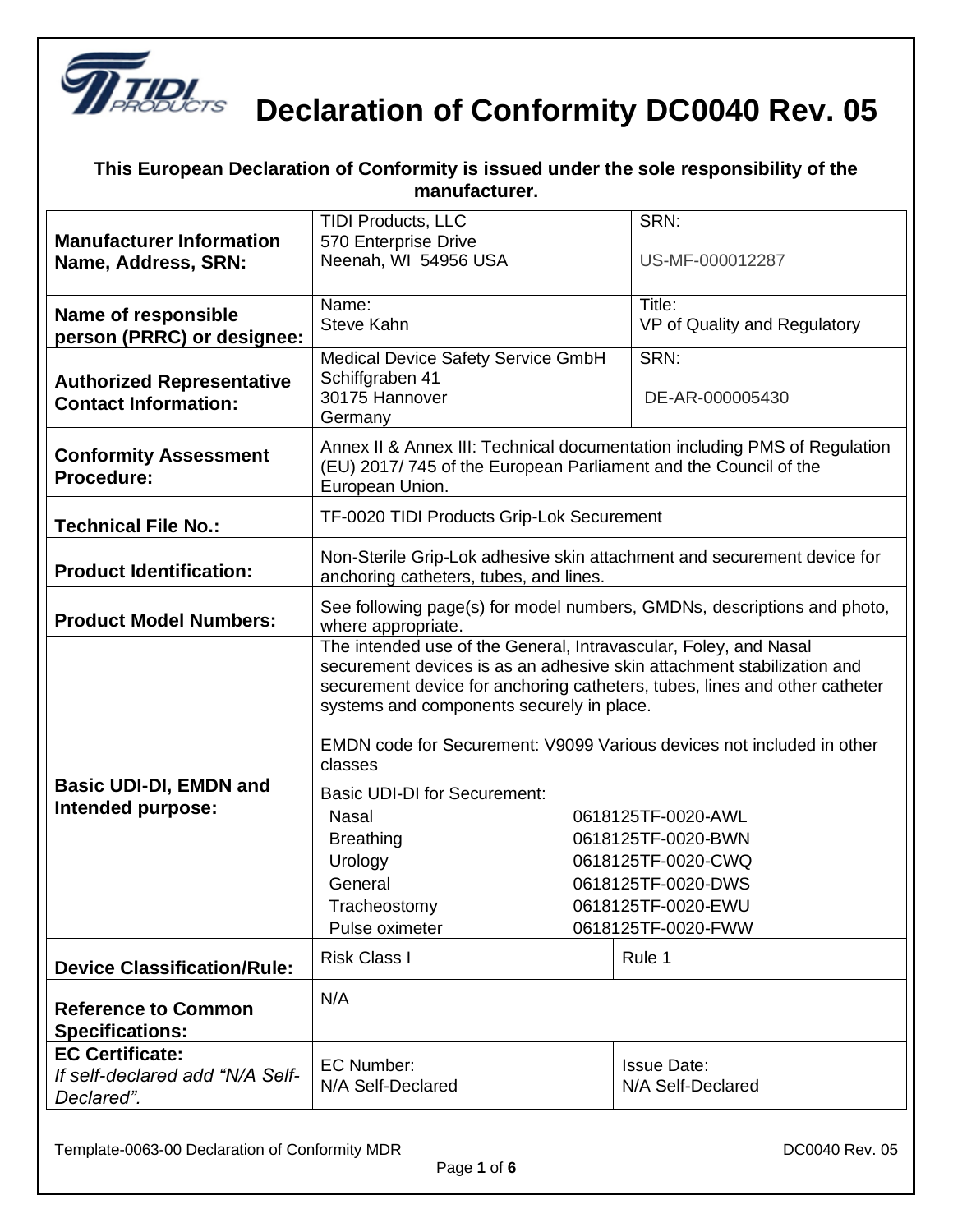

| <b>Quality Management</b>                    | Number:                                                                                                                | <b>Effective Date:</b> |
|----------------------------------------------|------------------------------------------------------------------------------------------------------------------------|------------------------|
| <b>Certificate:</b>                          | FM 536366                                                                                                              | 29 May 2020            |
| <b>Notified Body Information</b><br>For QMS: | <b>BSI Group The Netherlands B.V.</b><br>Say Building<br>John M. Keynesplein 9<br>1066 EP Amsterdam<br>The Netherlands |                        |

This declaration of conformity is issued under the sole responsibility of TIDI Products, LLC. The undersigned hereby declares, on behalf of TIDI Products, LLC, that the medical devices referenced in this declaration comply with the European Medical Devices Regulation, MDR (EU) 2017/745. We explicitly designate MDSS GmbH to act as our sole Authorized Representative in the European Union for the above indicated products.

#### **Signed for on behalf of TIDI Products LLC, in Lincolnshire, IL.**

| <b>Name of Authorized Person:</b> | Title:                                           | Date: |
|-----------------------------------|--------------------------------------------------|-------|
| Approval:<br>Javorka Spalevic     | Sr. Regulatory Affairs Specialist   11 Nov. 2021 |       |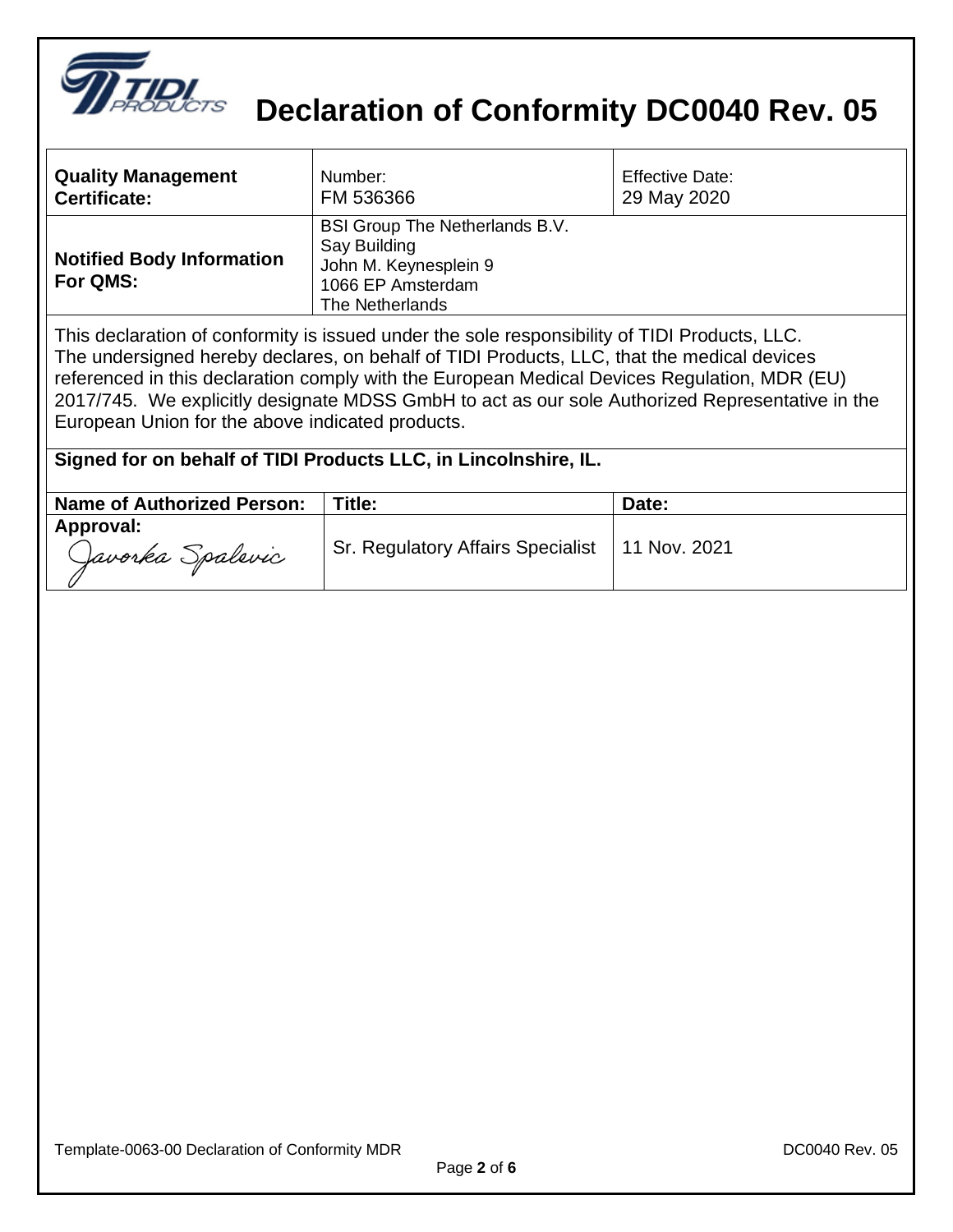

| <b>Model Number</b><br>(REF) | <b>Product Name</b>                                                                | <b>GMDN</b> | <b>UDI-DI</b>  |
|------------------------------|------------------------------------------------------------------------------------|-------------|----------------|
| 1100DTS-NSB                  | <b>OEM Bulk Pack Tape Strip</b>                                                    | 56631       | 00618125135189 |
| 3200S-NSB                    | <b>Small Universal Securement Device for</b><br>lines and tubes sized 4.5 -13.5 fr | 56631       | 00618125135097 |
| 3300M-NSB                    | Medium Universal Securement Device for<br>lines and tubes sized 9-24 fr            | 56631       | 00618125134724 |
| 3300MART-NSB                 | Arterial and Peripheral IV Catheter<br><b>Securement Device</b>                    | 56631       | 00618125135363 |
| 3300MWA-NSB                  | Medium Universal Securement Device with<br>wide silicone adhesive area             | 56631       | 00618125135110 |
| 3300MW-TA-3-<br><b>NSB</b>   | Securement Device for Universal Fixation                                           | 56631       | 00618125190249 |
| 3301MCS-HL-NSB               | Medium Catheter Securement for<br><b>PICC/CVC Applications</b>                     | 56631       | 00618125135219 |
| 3301MCS-LT-NSB               | Medium Catheter Securement for<br>Stingray <sup>®</sup> Connector                  | 56631       | 00618125135233 |
| 3400L-NSB                    | Large Universal Securement Device for<br>lines and tubes sized 16-40 fr            | 56631       | 00618125135158 |
| 3400LFC-NSB                  | Foley Catheter Securement Device for 2- &<br>3-way Foley Catheters sized 12-30 fr  | 57982       | 00618125135165 |
| 3601CVC-NSB                  | <b>Universal CVC Securement Device</b>                                             | 56631       | 00618125135226 |
| 3604MCS-TA-NSB               | Catheter Fixation for Arrow® PICC/CVC                                              | 56631       | 00618125140916 |
| MCGLPICC-NSB                 | Catheter Fixation for MEDCOMP®<br>PICC/CVC                                         | 56631       | 00618125177486 |
| 03.06.70.10                  | Medium sized Securement Device                                                     | 56631       | 00618125135318 |
| 01.60.70.10                  | Catheter Securement for Bard® PICC &<br><b>CVC</b>                                 | 57982       | 00618125143863 |
| 3309MCS-TA-NSB               | Catheter Fixation for Arrow® PICC/ CVC                                             | 56631       | 00618125135141 |
| A1213                        | Catheter Securement for B. Braun PICC                                              | 56631       | 00618125135509 |
| 020153831                    | <b>Medium Securement for Baxter</b>                                                | 56631       | 00618125135271 |
| 6554                         | Posey Pulse Oximeter Probe Wrap                                                    | 56631       | 00190676001859 |
| 6550                         | Posey Incontinence sheath holders                                                  | 34929       | 00190676001842 |
| 8197S                        | Posey Foam Trach ties - Small                                                      | 35815       | 00190676002184 |
| 8197M                        | Posey Foam Trach ties - Medium                                                     | 35815       | 00190676002191 |
| 8197L                        | Posey Foam Trach ties - Large                                                      | 35815       | 00190676002207 |
| 8197XL                       | Posey Foam Trach ties - Extra large                                                | 35815       | 00190676002214 |
| 8141                         | Posey IV Shield                                                                    | 56631       | 00190676002894 |
| 8143                         | Posey Catheter tube holder straps                                                  | 56631       | 00190676003211 |
| 8196S                        | Secure Tie for Tracheostomy Tube - Small                                           | 35815       | 00190676002221 |
| 8196M                        | Secure Tie for Tracheostomy Tube -<br>Medium                                       | 35815       | 00190676002238 |
| 8196L                        | Secure Tie for Tracheostomy Tube - Large                                           | 35815       | 00190676002245 |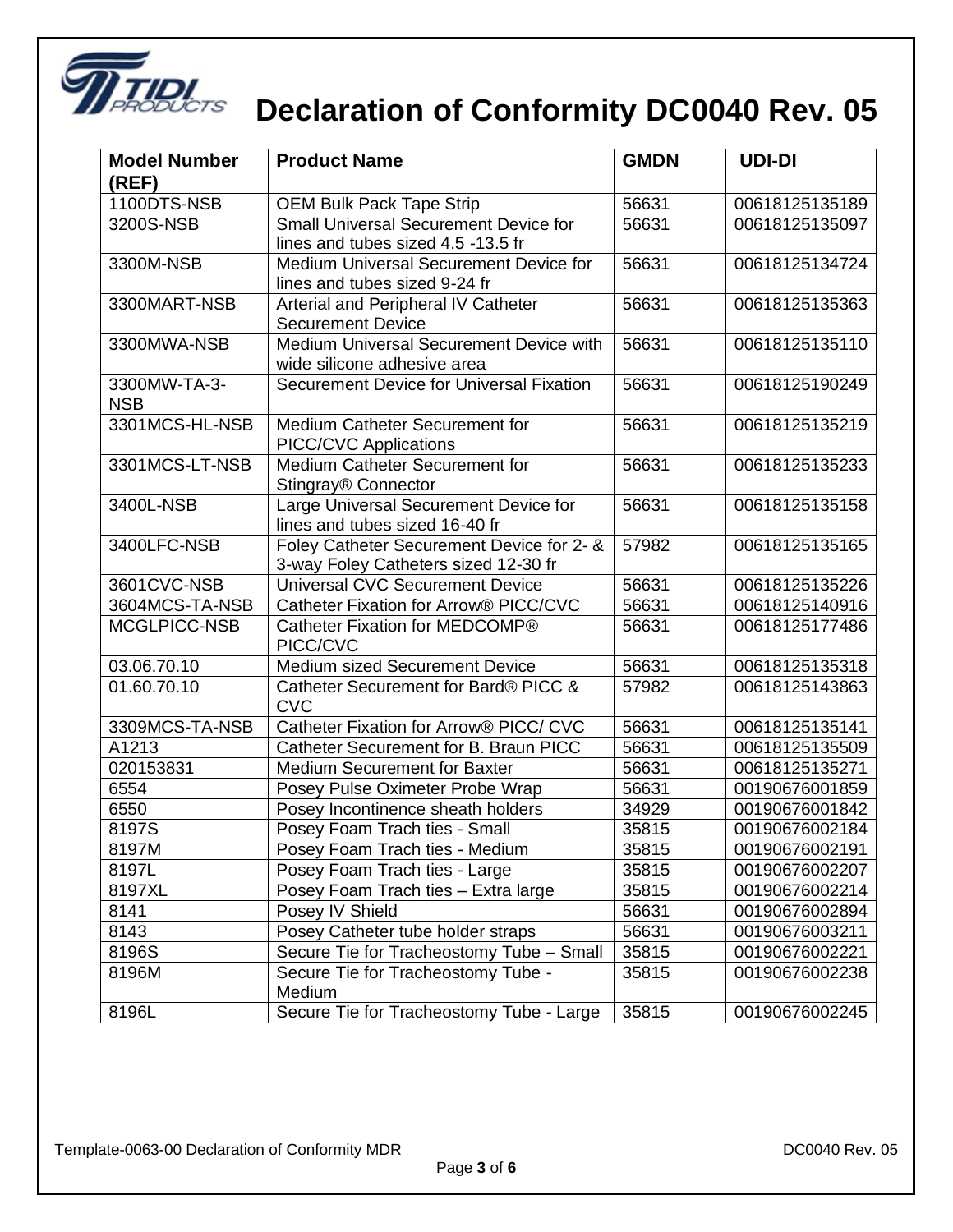

 $\overline{\phantom{a}}$ 

| <b>Product Name</b>                                                                            | Photo (if appropriate) |
|------------------------------------------------------------------------------------------------|------------------------|
| Peripheral IV & Arterial<br><b>Catheter Securement</b><br>Device                               |                        |
| Small securement device                                                                        |                        |
| <b>Foley Catheter</b><br>Securement Device for<br>2- & 3-way Foley<br>Catheters sized 12-30 fr |                        |
| <b>Medium Universal</b><br>Securement Device with<br>wide silicone adhesive<br>area            |                        |
|                                                                                                |                        |

Page **4** of **6**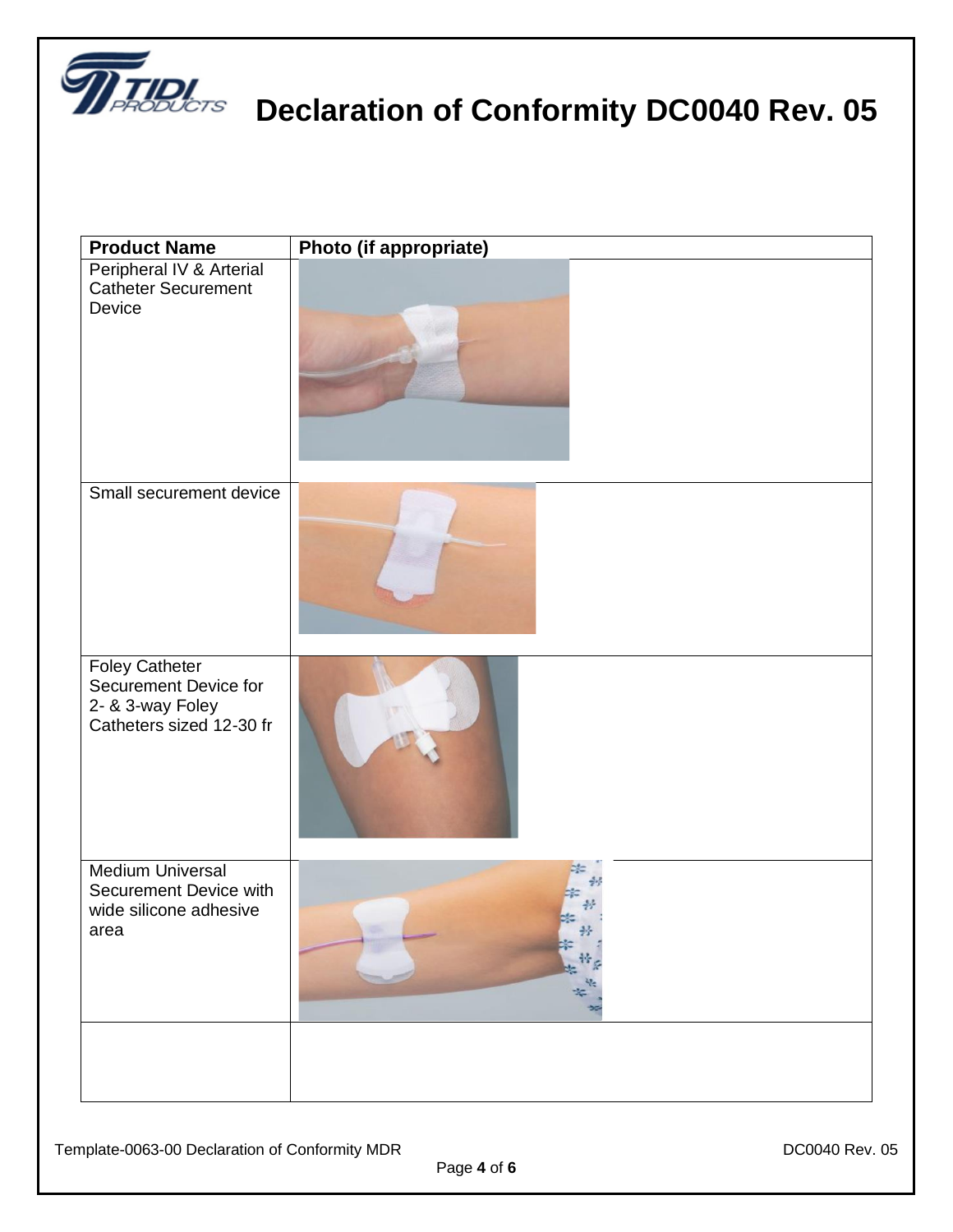

| Posey pulse oximeter<br>probe wrap          |      |
|---------------------------------------------|------|
| Posey Foam Trach ties                       |      |
| Secure Tie for<br>Tracheostomy Tube         | ñΕ   |
| Posey Catheter Tube<br><b>Holder Straps</b> | 8143 |
| Posey Incontinence<br>Sheath Holders        | 6660 |